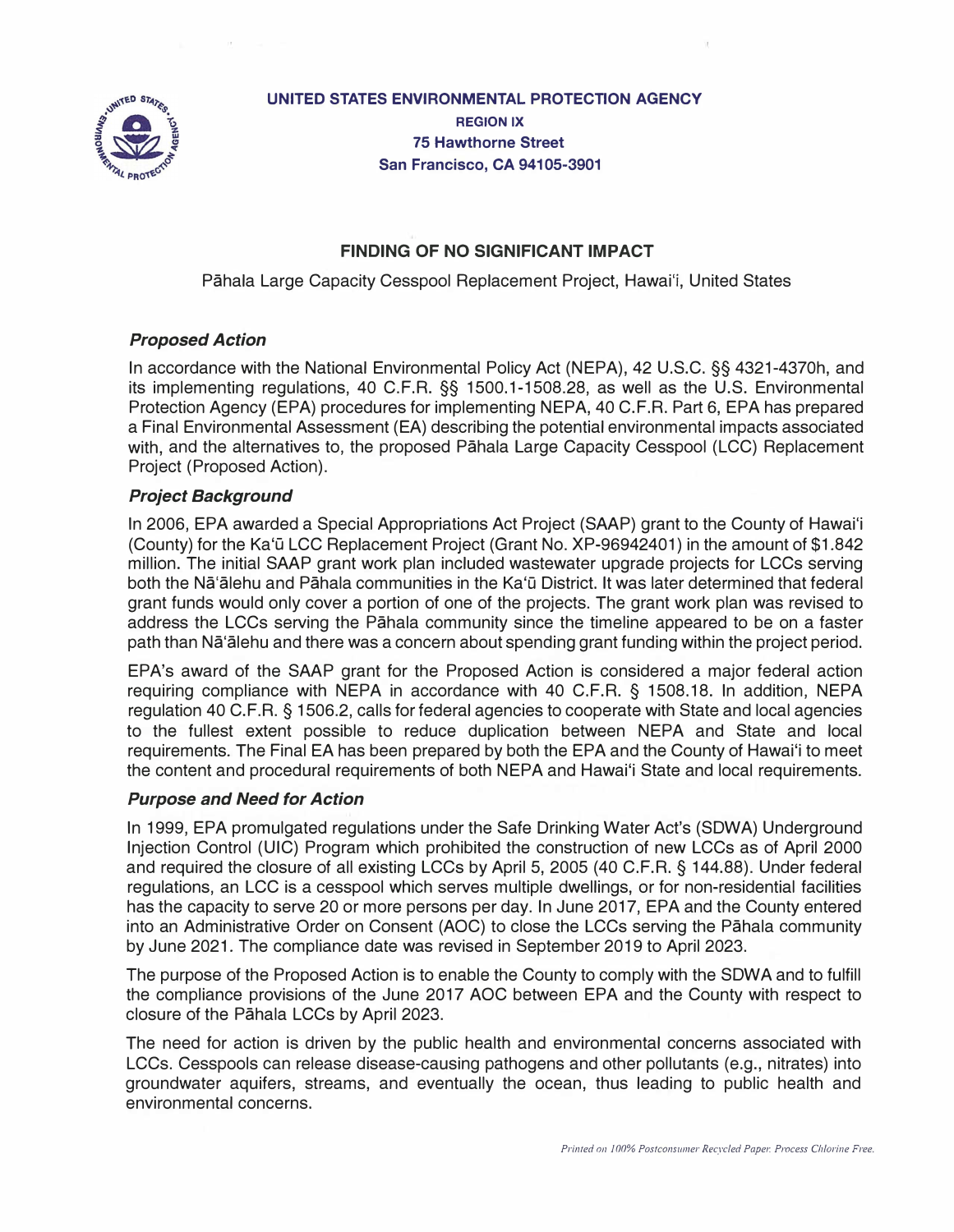## *Alternatives Analysis and Selection of the Preferred Alternative*

The proposed location for the Proposed Action is both within and immediately south of the community of Pāhala, which is about 52 miles southwest of Hilo, in the Ka'ū District, Island of Hawai'i. Pahala is located west (mauka) of Mamalahoa Highway (State Route 11) about 3.8 miles from the shoreline. Most of the community lies between 980 feet above mean sea level (msl) on the western end and approximately 800 feet above msl on the eastern end.

Candidate sites were identified based on three primary criteria. First, the site would have to be appropriate for the preliminary design of the treatment and disposal facility. Second, access to the site would allow the County to meet the various requirements of the AOC that stipulated closure of the LCCs by June 2021. Third, the environmental impacts of construction of the treatment and disposal facility were considered. Based on these three primary criteria, and considering additional suggestions from the Pahala community obtained during Community Outreach meetings in December 2017, nine candidate sites for the proposed wastewater treatment and disposal facility were identified.

As detailed in the Final EA, the suitability of each candidate site was evaluated using a weighted scoring system that considered twenty-one criteria within four general categories (environmental, social, and cultural; location and site; land use and availability; and collection system and service area). The three highest-scoring candidate sites (Sites 7, 8, and 9) were carried forward as alternatives for evaluation, and the highest-scoring site (Site 7) was ultimately selected as the Preferred Alternative.

## Site 7 Alternative (Preferred Alternative)

Under the Preferred Alternative for the Proposed Action, the County will perform the following actions:

- 1) Acquire, or otherwise obtain the right to develop and use, a 14.9-acre portion of a 42.5 parcel (Tax Map Key (TMK): 9-6-002:018), identified as "Site 7", that is currently owned by B. P. Bishop Estate Trustees (commonly known as Kamehameha Schools), then construct a new secondary wastewater treatment and disposal facility within that portion of the parcel;
- 2) Construct a new wastewater collection system, primarily within the public right-of-way (ROW) and three segments within easements in the Pahala community, to collect and convey sanitary waste from the currently connected and accessible (in accordance with Hawai'i County Code) properties to the new wastewater treatment and disposal facility;
- 3) Close and abandon two LCCs, according to State of Hawai'i Department of Health closure procedures; and
- 4) Abandon the existing wastewater collection system in place.

Under the Preferred Alternative, the proposed wastewater treatment and disposal facility will occupy about 14.9 acres and will consist of a headworks and an odor control unit, an operations building, four lined aerated lagoons, a subsurface flow constructed wetland to remove nitrogen, an adjacent disinfection system to remove pathogens, and four slow-rate land treatment basins that occupy a total area of approximately 8.0 acres for disposal of the treated effluent. The proposed wastewater collection system will be located within five streets in the western portion of the community (Maile, 'llima, Huapala, Hinano, and Hala Streets) and three public streets in the eastern portion of the community (Puahala, Pikake, and Kamani Streets).

## Site 8 Alternative

Under the Site 8 Alternative for the Proposed Action, the County would perform the same actions as described above for the Preferred Alternative, with the exception that the new wastewater treatment and disposal facility would be constructed at Site 8, a 45.2-acre parcel (TMK: 9-6- 002:021) located southwest of and adjacent to Site 7, across Maile Street and above Mamalahoa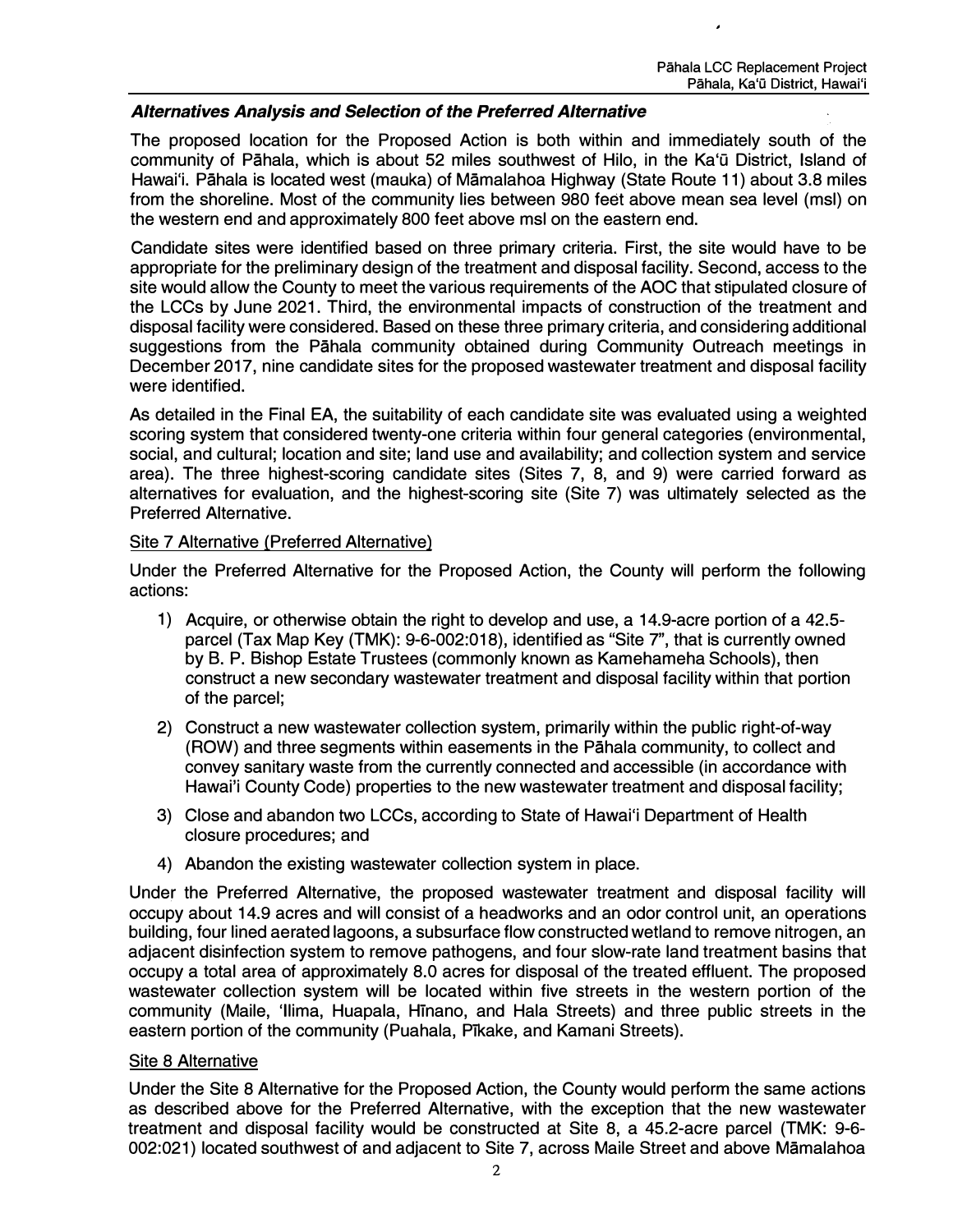Highway. The Site 8 Alternative would require approximately 1,600 feet of additional pipe within the ROW of Lower Maoula Road for the new wastewater collection system and, because of the steeper slopes, would require larger slow-rate land application groves totaling approximately 12 acres. Site 8 was not selected as the Preferred Alternative because it scored lower in the weighted scoring system due to the presence of a stream bisecting the parcel lengthwise that would complicate siting of the treatment and disposal facility.

## Site 9 Alternative

Under the Site 9 Alternative for the Proposed Action, the County would perform the same actions as described above for the Preferred Alternative, with the exception that the new wastewater treatment and disposal facility would be constructed at Site 9, a 157-acre parcel (TMK: 9-6- 002:049) located southeast of Sites 7 and 8 across Mamalahoa Highway. The Site 9 Alternative would require approximately 3,200 feet of additional pipe within the ROW of Maile Street and across Mamalahoa Highway for the new wastewater Collection system. Site 9 was not selected as the Preferred Alternative because it scored lower in the weighted scoring system due to the presence of surface water within the parcel and the added difficulty of access given its location relative to existing roads.

#### No-Action Alternative

In addition to the Site 7, 8, and 9 Alternatives, EPA considered a No-Action Alternative, under which the County would continue to use the two existing LCCs in Pahala, existing substandard gravity sewer lines, and individual septic systems. No additional properties would be added to the community sewer system under this alternative. Under the No-Action Alternative, the action would not be implemented and the Pahala community would not be provided with an acceptable wastewater collection, treatment, and disposal system. This alternative would not fulfill the purpose and need for the action and would result in non-compliance with the AOC between EPA and the County. Because this alternative would not achieve the objectives of the SAAP grant, protect human health and the environment, or enhance State and local agency efforts to achieve compliance with the Safe Drinking Water Act, it was not considered to be the Preferred Alternative.

## *Environmental Impacts*

In compliance with NEPA, EPA has prepared a Final EA that analyzes the environmental impacts of the Pahala LCC Replacement Project. After considering a wide range of regulatory, environmental (both natural and human), and socioeconomic factors, the Final EA did not identify any significant impacts to the environment that will result from the implementation of the Preferred Alternative for the Proposed Action. The following is a summary of environmental impacts as described in the Final EA associated with the Preferred Alternative.

## Summary of Endangered Species Act. Section 7 Consultation

The collection system will be constructed primarily within areas that were disturbed during construction of County streets, plus two short segments within easements in the Pahala community. The treatment and disposal facility site has previously been cleared, graded, and planted with a macadamia nut orchard. The affected sites do not provide habitat for federal or State of Hawai'i listed or candidate threatened or endangered species of flora or fauna. A biological field survey in August 2018 did not identify any native mammalian or avian species within Site 7, though the ·endangered Hawaiian Petrel *(Pterodroma sandwichensis)* and the threatened Newell's Shearwater *(Puffinus newe/11)* have been recorded flying over the general area between April and the end of November each year. Construction and design of the wastewater treatment and disposal facility will incorporate impact avoidance measures as summarized below to avoid or minimize adverse effects to protected avian species. On December 21, 2018, the designated non-federal representative for consultations under Section 7 of the Endangered Species Act, on behalf of EPA and the County of Hawai'i, requested concurrence from the U.S. Fish and Wildlife Service (FWS)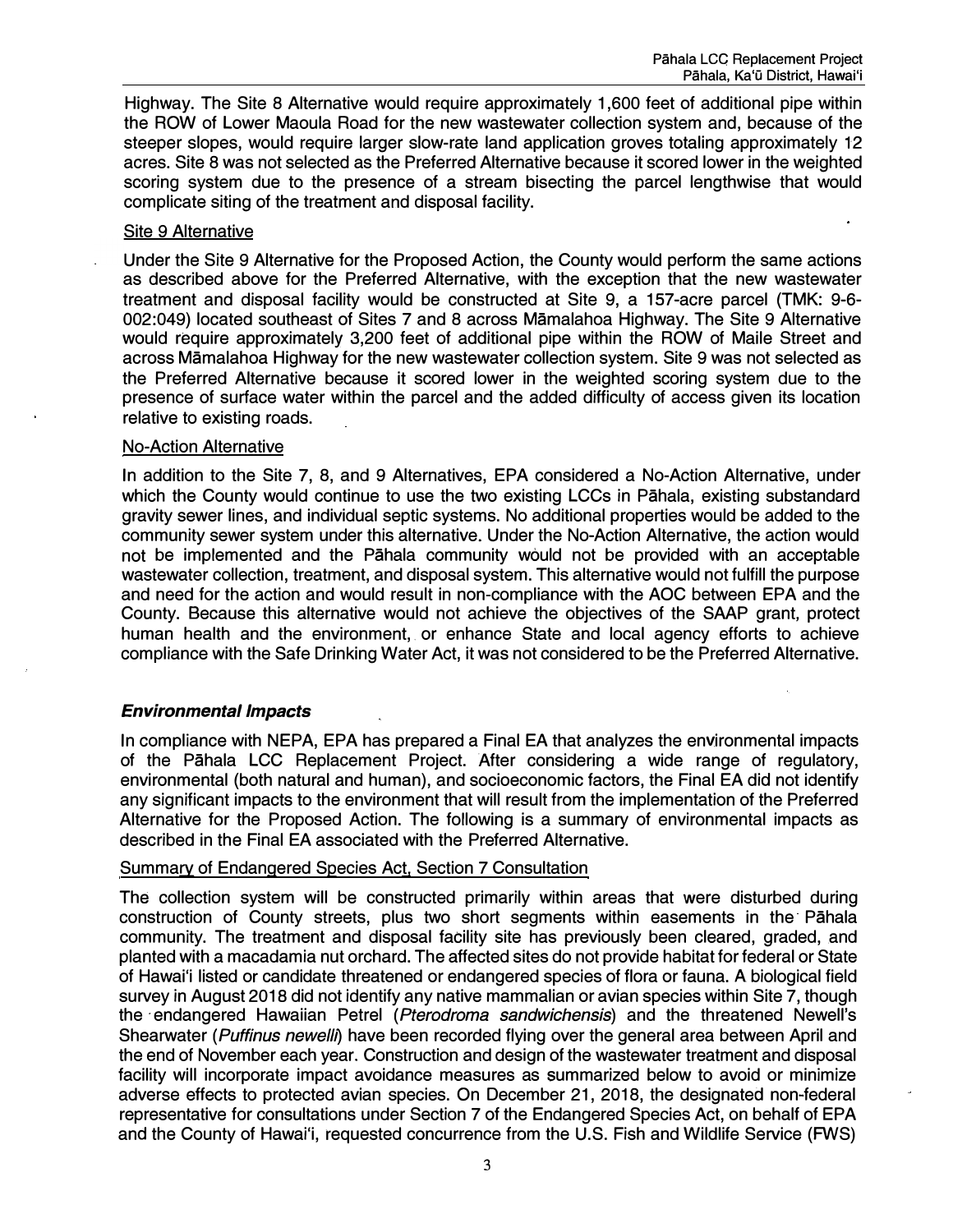that the Pahala LCC Replacement Project is not likely to adversely affect federally listed threatened and endangered species or critical habitat. The FWS concurred on February 15, 2019 that the Preferred Alternative may affect, but is not likely to adversely affect, listed species.

### Summary of National Historic Preservation Act, Section 106 Consultation

An Archaeological Inventory Survey (AIS), which included subsurface testing within Site 7, was conducted to test for the presence of archaeological resources on the project site. The AIS confirmed no significant artifacts or cultural deposits were observed on the ground surface within the proposed treatment and disposal facility site as the area experiences ongoing disturbance by macadamia harvesting operations and stormwater runoff. Further, no cultural deposits or lava tubes were encountered during the subsurface trenching in Site 7. On September 26, 2019, EPA sent a letter to Hawai'i State Historic Preservation Division (SHPD) to document its determination that no historic properties will be affected by the undertaking and to request concurrence from SHPD in accordance with 36 C.F.R. § 800.4(d)(1). Pursuant to 36 C.F.R. §800.5(c)(1), EPA may proceed after the close of a 30-day review period if SHPD does not provide a response within such time. No response was received within this timeframe, therefore, EPA fulfilled its responsibilities under Section 106. The Preferred Alternative will incorporate appropriate mitigation measures as summarized below to avoid impacts should unanticipated archeological resources be discovered during construction.

Consultation letters were delivered to invite comments from organizations that may attach religious or cultural significance to properties affected by the Preferred Alternative. A total of 14 letters were mailed to various Native Hawaiian Organizations requesting comments. No responses were received from these organizations.

#### **Summary of Other Resource Area Impacts**

The Preferred Alternative will result in minor, short-term impacts to noise, air quality, and traffic in the immediate vicinity of the project site during the period of construction. Short-term constructionrelated impacts include intermittent and unavoidable noise from construction vehicles and equipment within the Pahala community, including a possible short-term increased noise impact associated with the removal of bedrock depending on conditions encountered in the collection system area. Construction of the wastewater treatment and disposal facility will also require removal of macadamia nuttrees, removal of several of the Cook pines *(Araucaria co/umnaris)* that line Maile Street, and clearing and excavating for construction of various improvements. Wastewater treatment plants can be a source of nuisance odors to the surrounding community if not properly designed or operated. However, the facility will include an odor control system to limit odors typically associated with a wastewater treatment facility. The minor short-term increase in traffic during construction of the proposed wastewater treatment and disposal facility will be due to the transport of construction equipment and supplies to the construction site. Deliveries to the construction site could require temporary stoppage of traffic on Maile Street to safely unload equipment and supplies. Operation of the wastewater treatment and disposal facility will contribute almost no additional light pollution, noise, or air emissions to the local area or detrimentally affect air or water quality.

Construction of the treatment and disposal facility will result in an increase in impervious surfaces. However, the treatment and disposal facility would be designed with an on-site drainage system and will ensure there is no adverse impact on adjacent or downstream properties due to postdevelopment flows. In addition, the wastewater treatment and disposal facility would be designed and sized so the exposed (not enclosed) treatment processes have sufficient free-board depth to accommodate a 24-hour, 100-year storm event at the site. The wastewater treatment processes would be designed to accommodate the peak flows caused by the design storm event, including precipitation that falls on the aerated and covered lagoon treatment system.

Other resource areas besides those described above were evaluated in the Final EA but will not be impacted by the Proposed Action. These include, but are not limited to, floodplains, wetlands,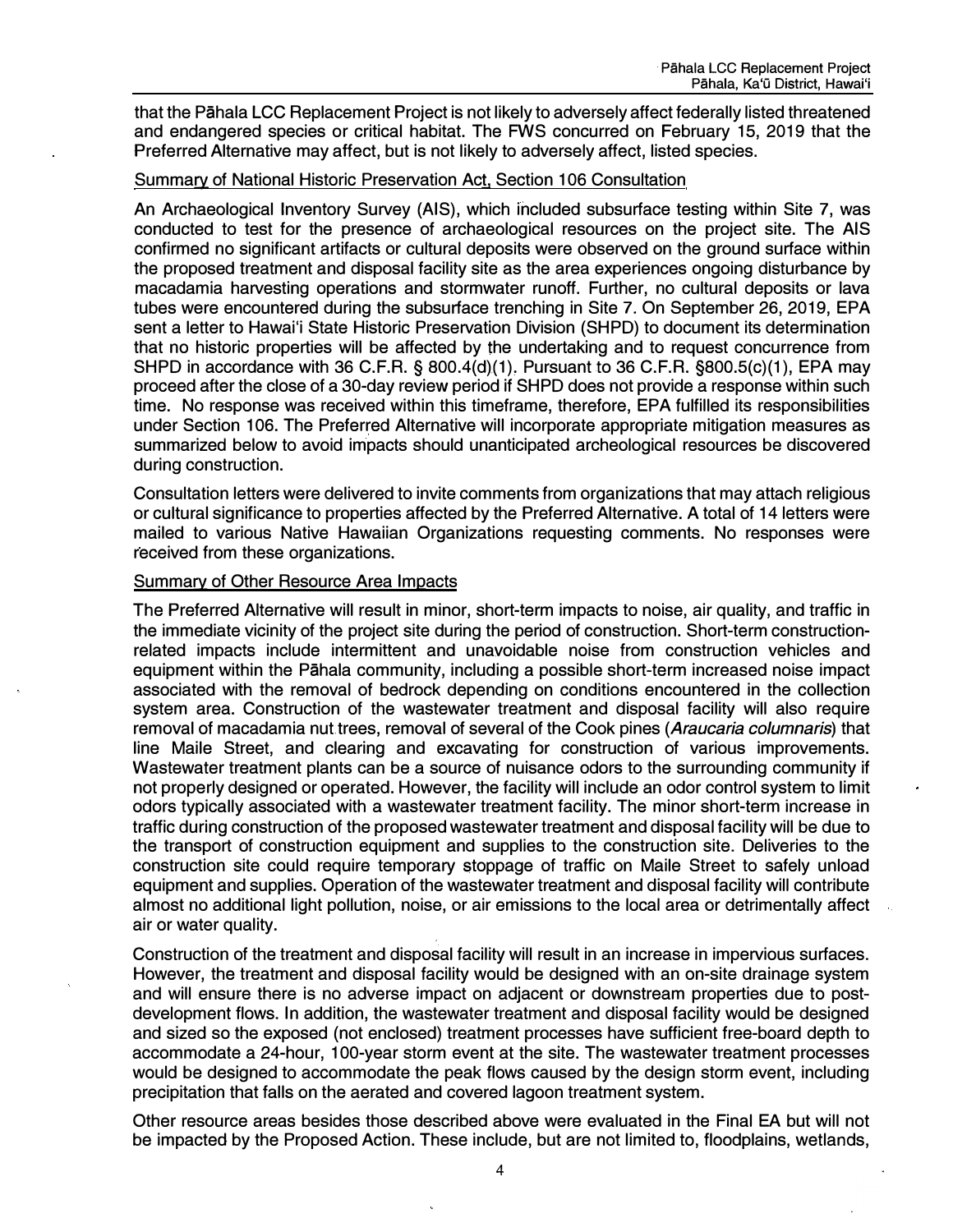coastal zones, and Sole Source Aquifers. The Preferred Alternative does not establish a drinking water system, and since no Sole Source Aquifers are present on the Island of Hawai'i, will not impact such aquifers based on the location. The collection system and wastewater treatment and disposal facility will not affect coastal resources and is not located within a floodplain area and therefore will not have an adverse impact on floodplains and will minimize the risk of flood-related impacts on surrounding properties. The site of the Preferred Alternative contains no wetland features and no streams and therefore is not expected to impact surface water or wetland resources.

The Pahala LCC Replacement Project will allow the County to provide wastewater collection, treatment, and disposal. facilities meeting the needs of the Pahala community and will have a beneficial impact on the economic and social welfare of the community. The Preferred Alternative will not result in population changes in the Pahala area. The Preferred Alternative will not result in disproportionately high and adverse human health or environmental effects on sensitive populations.

## *Mitigation Measures*

The Preferred Alternative will include the incorporation of certain mitigation measures as discussed in the Final EA, including, but not limited to, measures related to archeological resources and those that were specified in the FWS Section 7 Consultation process. The Preferred Alternative will incorporate appropriate mitigation measures to avoid impacts should unanticipated archeological resources be discovered during construction. The contract documentation will state that, should archaeological sites such as walls, platforms, pavements or mounds, or remains such as artifacts, burials, concentrations of shell or charcoal be encountered during construction activities, work will cease immediately and the find will be protected from further damage.

The Preferred Alternative will incorporate the avoidance and minimization measures cited in the FWS Section 7 Consultation letter, including, but not limited to, avoiding impacts to potential Hawaiian hoary bat habitat during the bat birthing and pup rearing season, conducting a Hawaiian hawk nest survey prior to any work during the nesting season, avoiding activities near active nests, and avoiding nighttime construction during the seabird fledging period.

## *Public Review and Comments*

A Draft EA was circulated for public comment from September 23, 2018 through December 10, 2018. In accordance with 40 C.F.R. § 6.203(b)(1), a preliminary FONSI was made available for public review and comment as part of the Draft EA. A public information meeting was conducted by the County on October 10, 2018 in Pāhala at the Ka'ū Gym Multi-Purpose Conference Room to discuss the availability of the Draft EA and process for submitting comments. In addition, the County conducted two additional workshops for property owners that would be affected by the Proposed Action prior to the October 10 public information meeting. Lastly, the County voluntarily convened an additional public meeting in Pahala on March 21, 2019 to gain further input from property owners and provide financing options available to owners of certain parcels that would be affected by the Proposed Action.

EPA received detailed, technical, and other public comments from individuals, various agencies, and interested parties. In total, 77 comment letters were received, some of which included multiple individual comments. Responses to comments were developed and are attached to the Final EA as an appendix. No substantial changes to the Proposed Action were necessary as a result of comments on the Draft EA.